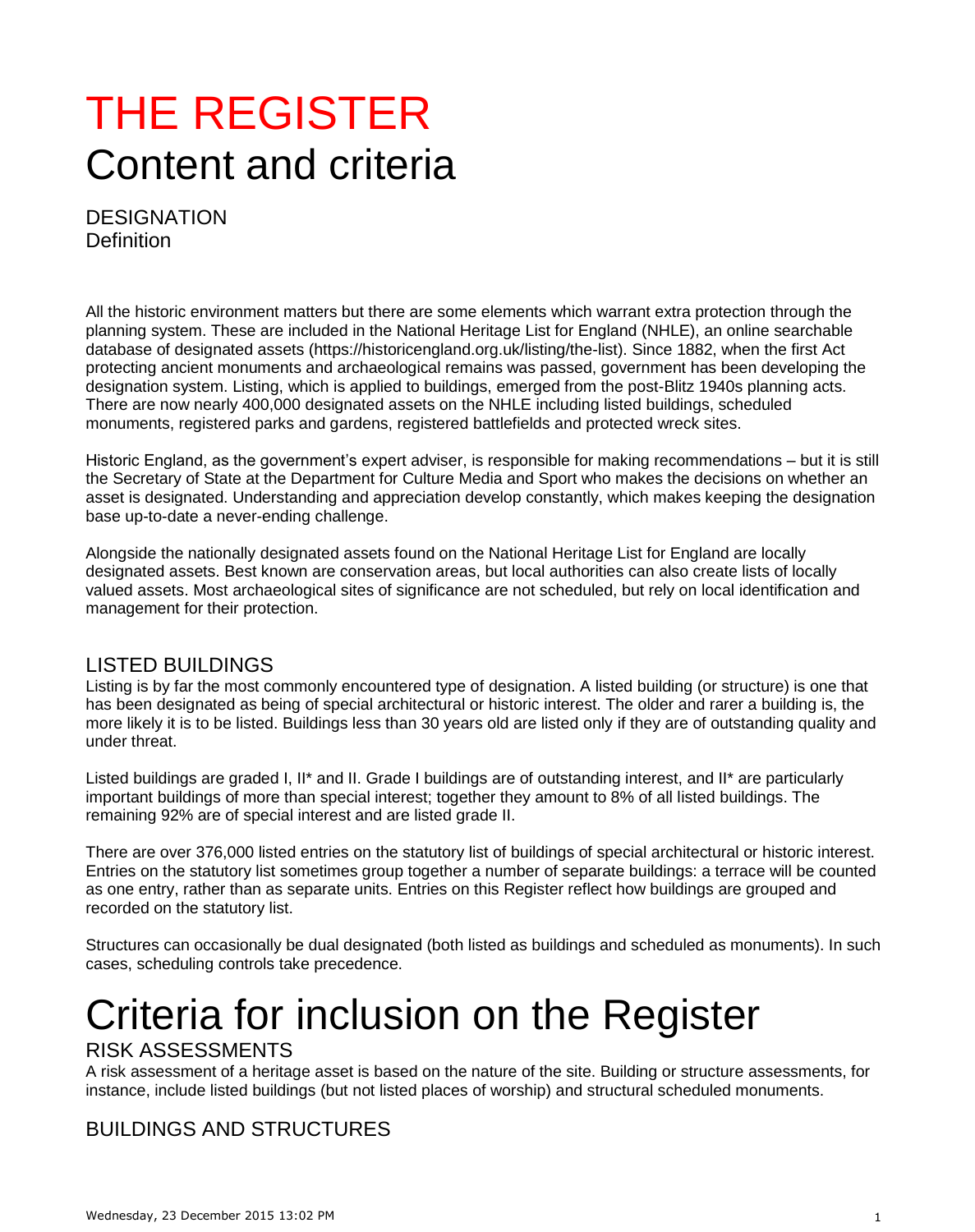Buildings or structures (not in use as public places of worship) considered for inclusion on this Register must be listed grade I, II\* or II. Buildings or structures are assessed for inclusion on the basis of condition and, where applicable, occupancy (or use) reflecting the fact that a building which is occupied is generally less vulnerable than one that is not.

Occupancy (or use) is noted as 'vacant', 'part occupied', 'occupied', 'not applicable', or occasionally, 'unknown'. Many structures fall into the 'not applicable' category as they can be ruins, walls, gates, headstones or boundary stones.

Condition is noted as 'very bad', 'poor', 'fair' or 'good'. The condition of buildings or structures on the Register typically ranges from very bad to poor, fair and (occasionally) good reflecting the fact that some buildings or structures capable of use are vulnerable to becoming at risk because they are empty, underused or face redundancy without a new use to secure their future. Assessing vulnerability in the case of buildings in fair condition necessarily involves judgement and discretion. A few buildings on the Register are in good condition, having been repaired or mothballed, but a new use or owner is still to be secured.

Buildings or structures are removed from the Register when they are fully repaired/consolidated, and their future secured through either occupation and use, or through the adoption of appropriate management.

### Reducing the risks

Whilst each individual site will require its own approach and solution, there are some general approaches that are relevant to all 'at risk' assets. Resolving cases requires working in close partnership with owners, local planning authorities and a wide variety of other relevant organisations. The provision of clear advice and understanding are essential.

Maintenance and where appropriate, occupation are key to preventing heritage assets becoming at risk, whilst maintenance of those already at risk will prevent them from decaying further. Without maintenance, the cost of repair and consolidation escalates, the challenge for owners and occupiers increases, and the scope for affordable solutions declines.

## Key to the entries

This Register includes the following risk assessment types: • Building or structure (grade I, II\* and II listed buildings)

#### ORDER

Entries are grouped and ordered alphabetically.

Within each risk assessment type, entries are ordered alphabetically by street and site name.

#### **DESIGNATION**

The principal designation is noted for each entry and includes:

• Listed Building (LB) grade I, II\* or II

Other designations that apply to the designated site, including location within a World Heritage Site (WHS), are also noted.

If an entry is dual designated (both listed and scheduled), 'and' rather than a comma is used (e.g. 'Scheduled Monument and Listed Building grade I').

The National Heritage List Entry Number is included for all entries (except conservation areas).

#### **CONDITION**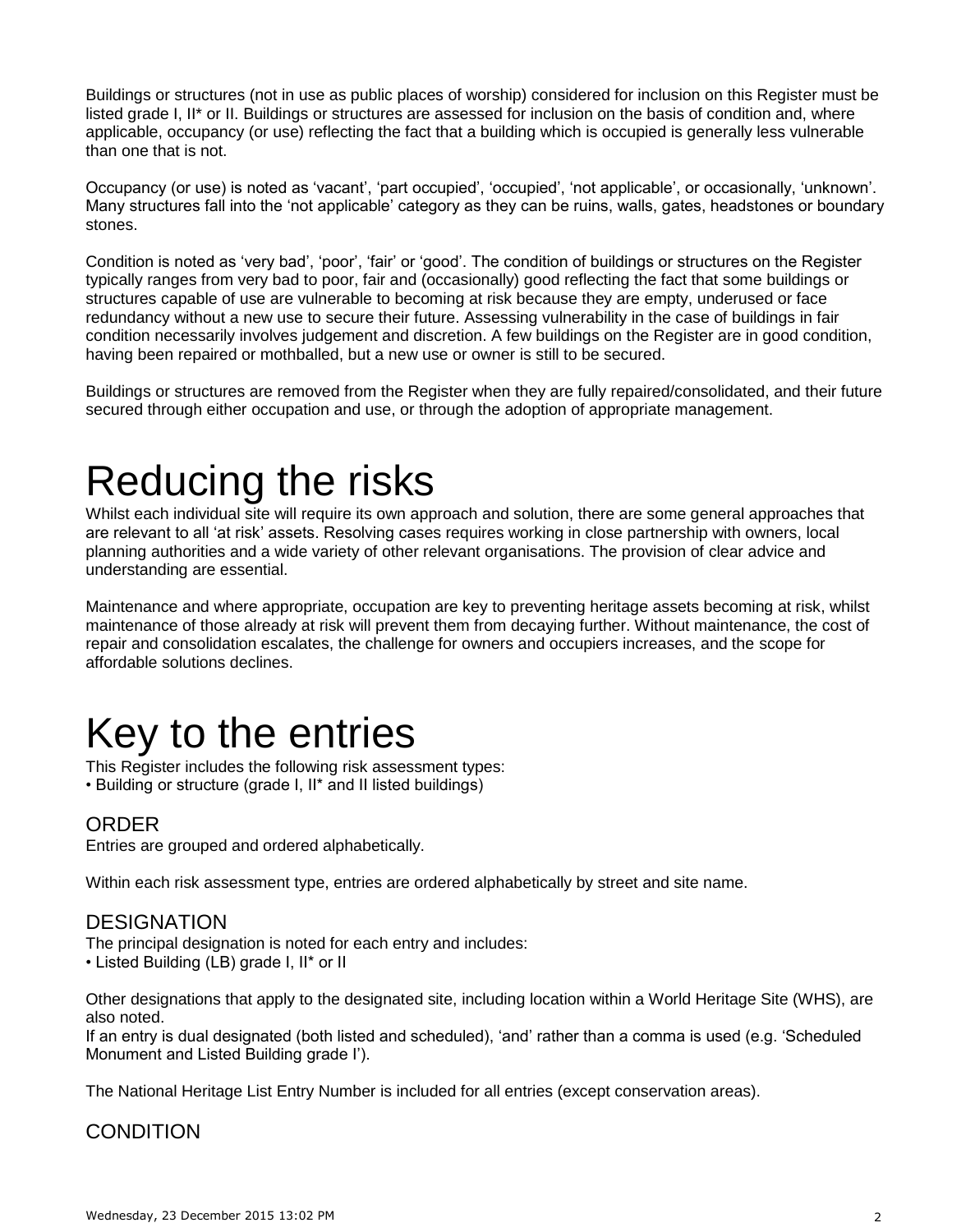For buildings, condition is graded as: 'very bad', 'poor', 'fair' and 'good'.

#### OCCUPANCY/USE

For buildings (excluding places of worship) that can be occupied or have a use, the main vulnerability is vacancy or underuse. Occupancy (or use) is noted as follows:

- vacant
- part occupied
- occupied
- unknown
- not applicable

#### PRIORITY CATEGORY

Priority for action is assessed on a scale of A to F, where 'A' is the highest priority for a site which is deteriorating rapidly with no solution to secure its future, and 'F' is the lowest priority.

For buildings and structures and places of worship the following priority categories are used as an indication of trend and as a means of prioritising action:

A Immediate risk of further rapid deterioration or loss of fabric; no solution agreed

B Immediate risk of further rapid deterioration or loss of fabric; solution agreed but not yet implemented

C Slow decay; no solution agreed

D Slow decay; solution agreed but not yet implemented

E Under repair or in fair to good repair, but no user identified; or under threat of vacancy with no obvious new user (applicable only to buildings capable of beneficial use)

F Repair scheme in progress and (where applicable) end use or user identified; functionally redundant buildings with new use agreed but not yet implemented.

#### OWNERSHIP

A principal ownership category is given for each entry, and if sites are in divided ownership, a 'multiple' ownership category is noted.

ABBREVIATIONS CA Conservation Area EH English Heritage HLF Heritage Lottery Fund LB Listed Building LPA Local Planning Authority NP National Park RPG Registered Park and Garden SM Scheduled Monument UA Unitary Authority WHS World Heritage Site



**to south of Church of St Peter, Fronting Sunderland Road and Turning Along Moor Road, Sunderland Road**

SITE NAME: **Boundary Wall Immediately**  Wall to be monitored and impact of tree close to wall assessed.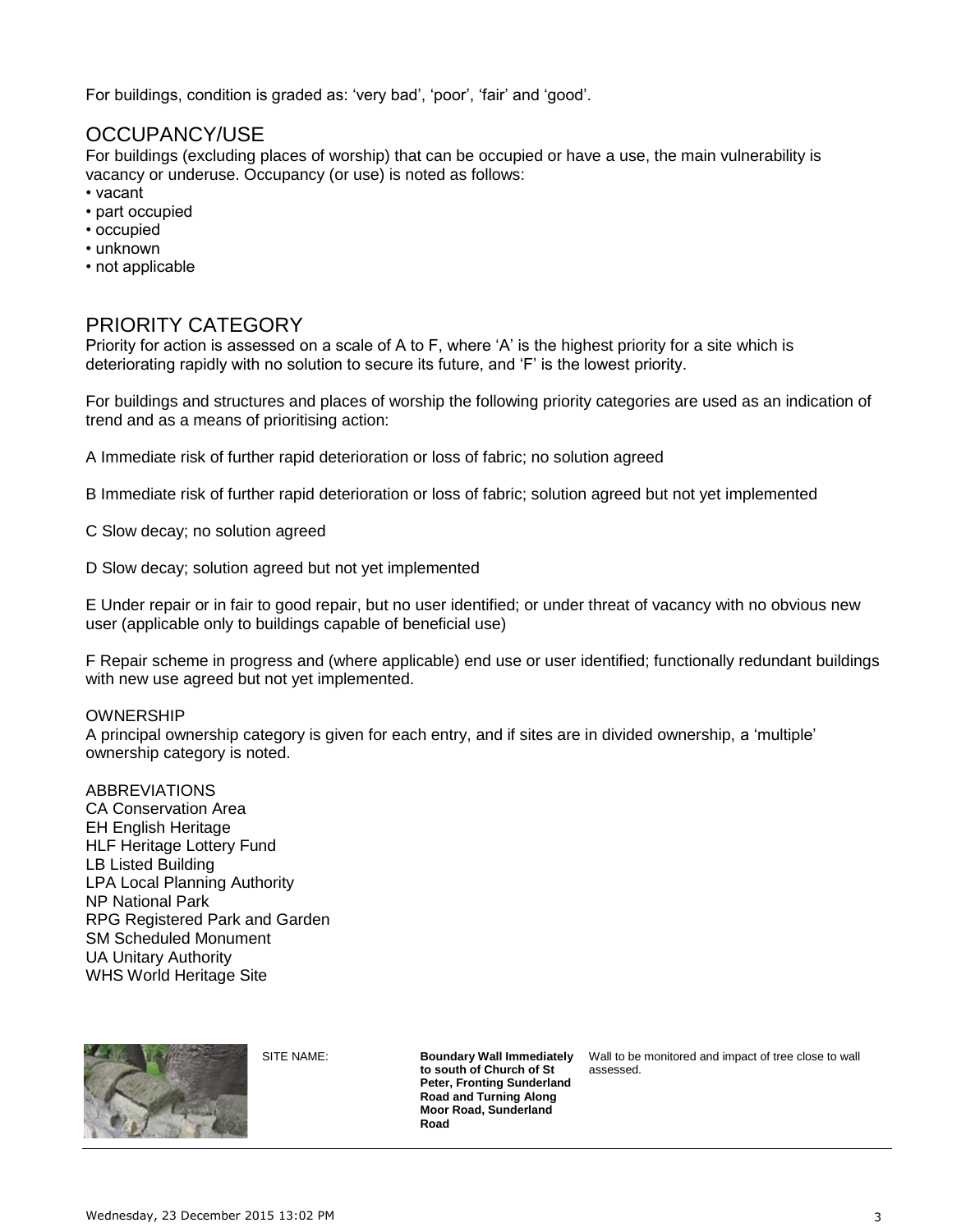| DESIGNATION:       | Listed Building grade II |
|--------------------|--------------------------|
| CONDITION:         | Poor                     |
| OCCUPANCY:         | Not applicable           |
| PRIORITY CATEGORY: | C                        |
| OWNER TYPE:        | Unknown                  |
| LIST ENTRY NUMBER: | 1232560                  |



| SITE NAME:         | <b>Boundary Wall to Numbers</b><br>1 to 22 (Consecutive)<br><b>Fronting Road, Broughton</b><br>Road | Much of the stonework is in poor condition and will<br>continue to deteriorate. Its condition will need to be<br>monitored. |
|--------------------|-----------------------------------------------------------------------------------------------------|-----------------------------------------------------------------------------------------------------------------------------|
| DESIGNATION:       | Listed Building grade II, CA                                                                        |                                                                                                                             |
| CONDITION:         | Poor                                                                                                |                                                                                                                             |
| OCCUPANCY:         | Unknown                                                                                             |                                                                                                                             |
| PRIORITY CATEGORY: | C                                                                                                   |                                                                                                                             |
| <b>OWNER TYPE:</b> | Commercial company                                                                                  |                                                                                                                             |
| LIST ENTRY NUMBER: | 1231875                                                                                             |                                                                                                                             |



| SITE NAME:         | <b>Boundary Wall to Numbers</b><br>23 to 39 (Consecutive),<br><b>Broughton Road</b> | Much of the stonework is in poor condition and will<br>continue to deteriorate. Its condition will need to be<br>monitored. |
|--------------------|-------------------------------------------------------------------------------------|-----------------------------------------------------------------------------------------------------------------------------|
| DESIGNATION:       | Listed Building grade II, CA                                                        |                                                                                                                             |
| CONDITION:         | Poor                                                                                |                                                                                                                             |
| <b>OCCUPANCY:</b>  | Not applicable                                                                      |                                                                                                                             |
| PRIORITY CATEGORY: | C                                                                                   |                                                                                                                             |
| <b>OWNER TYPE:</b> | Commercial company                                                                  |                                                                                                                             |
| LIST ENTRY NUMBER: | 1231580                                                                             |                                                                                                                             |



|  | SITE NAME:                | East-West Wall 35 metres<br>south of Red Cottage and<br><b>Linking Wall to House,</b><br><b>Church Lane</b> | The local authority will seek to engage the owner in<br>discussions surrounding the levels of vegetation in, on<br>and around the wall, which appear to be contributing to<br>its deterioration. |
|--|---------------------------|-------------------------------------------------------------------------------------------------------------|--------------------------------------------------------------------------------------------------------------------------------------------------------------------------------------------------|
|  | DESIGNATION:              | Listed Building grade II, CA                                                                                |                                                                                                                                                                                                  |
|  | CONDITION:                | Poor                                                                                                        |                                                                                                                                                                                                  |
|  | OCCUPANCY:                | Not applicable                                                                                              |                                                                                                                                                                                                  |
|  | <b>PRIORITY CATEGORY:</b> | A                                                                                                           |                                                                                                                                                                                                  |
|  | <b>OWNER TYPE:</b>        | Unknown                                                                                                     |                                                                                                                                                                                                  |
|  | <b>LIST ENTRY NUMBER:</b> | 1025246                                                                                                     |                                                                                                                                                                                                  |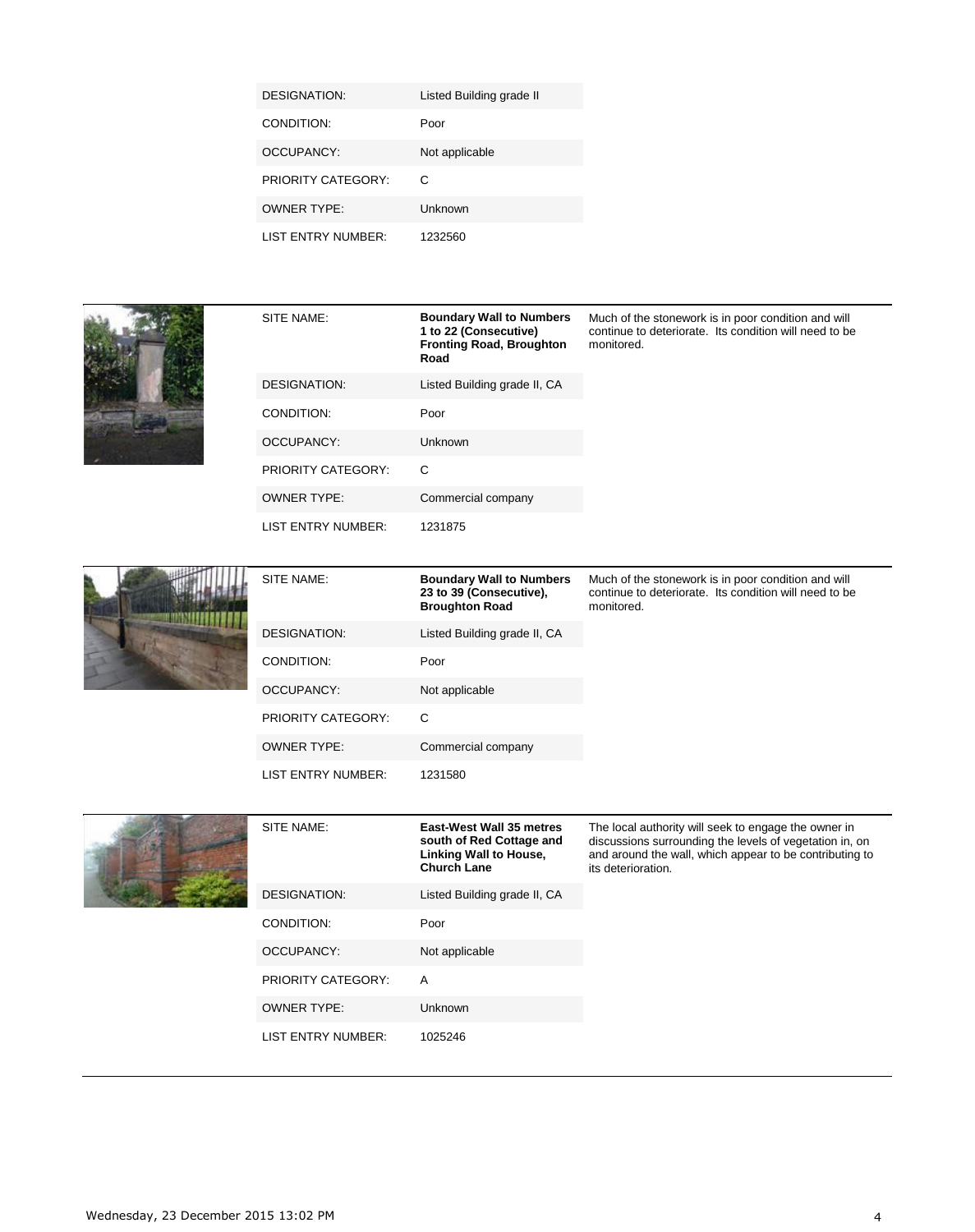

| SITE NAME:                | Garden Wall to south east<br>of Southgarth west | Wall looks to have undergone many alterations and<br>repairs over the years, some of which have been<br>unhelpful. Work was recently undertaken to stabilise the |
|---------------------------|-------------------------------------------------|------------------------------------------------------------------------------------------------------------------------------------------------------------------|
| DESIGNATION:              | Listed Building grade II, CA                    | area around the tree. The local authority will seek to<br>monitor the its condition.                                                                             |
| CONDITION:                | Poor                                            |                                                                                                                                                                  |
| OCCUPANCY:                | Not applicable                                  |                                                                                                                                                                  |
| <b>PRIORITY CATEGORY:</b> | C                                               |                                                                                                                                                                  |
| <b>OWNER TYPE:</b>        | Private                                         |                                                                                                                                                                  |
| LIST ENTRY NUMBER:        | 1246445                                         |                                                                                                                                                                  |



| SITE NAME:                | Gates, Gate Piers, Steps and<br><b>Garden Ornaments to south</b><br>west of No 18, Front Street | LPA will seek to enter into discussions with the owner to<br>prevent further loss or damage. |
|---------------------------|-------------------------------------------------------------------------------------------------|----------------------------------------------------------------------------------------------|
| DESIGNATION:              | Listed Building grade II, CA                                                                    |                                                                                              |
| CONDITION:                | Very Bad                                                                                        |                                                                                              |
| OCCUPANCY:                | Not applicable                                                                                  |                                                                                              |
| <b>PRIORITY CATEGORY:</b> | A                                                                                               |                                                                                              |
| <b>OWNER TYPE:</b>        | Private                                                                                         |                                                                                              |
| LIST ENTRY NUMBER:        | 1355064                                                                                         |                                                                                              |



| SITE NAME:                | Jarrow Bridge (Tyne and<br><b>Wear County Council</b><br>Bridge No 433), Don Road | A very difficult site to find a long term solution for due to<br>lack of access and neighbouring land uses. |
|---------------------------|-----------------------------------------------------------------------------------|-------------------------------------------------------------------------------------------------------------|
| DESIGNATION:              | Listed Building grade II, CA                                                      |                                                                                                             |
| CONDITION:                | Poor                                                                              |                                                                                                             |
| OCCUPANCY:                | Not applicable                                                                    |                                                                                                             |
| <b>PRIORITY CATEGORY:</b> | C                                                                                 |                                                                                                             |
| <b>OWNER TYPE:</b>        | Government or agency                                                              |                                                                                                             |
| LIST ENTRY NUMBER:        | 1355092                                                                           |                                                                                                             |



| SITE NAME:                | Jubilee Memorial, Ocean<br>Road           | LPA has a fully specified and costed scheme awaiting<br>funding. |
|---------------------------|-------------------------------------------|------------------------------------------------------------------|
| DESIGNATION:              | Listed Building grade II, RPG<br>grade II |                                                                  |
| CONDITION:                | Poor                                      |                                                                  |
| OCCUPANCY:                | Not applicable                            |                                                                  |
| <b>PRIORITY CATEGORY:</b> | D                                         |                                                                  |
| <b>OWNER TYPE:</b>        | Local Planning Authority                  |                                                                  |
| LIST ENTRY NUMBER:        | 1232319                                   |                                                                  |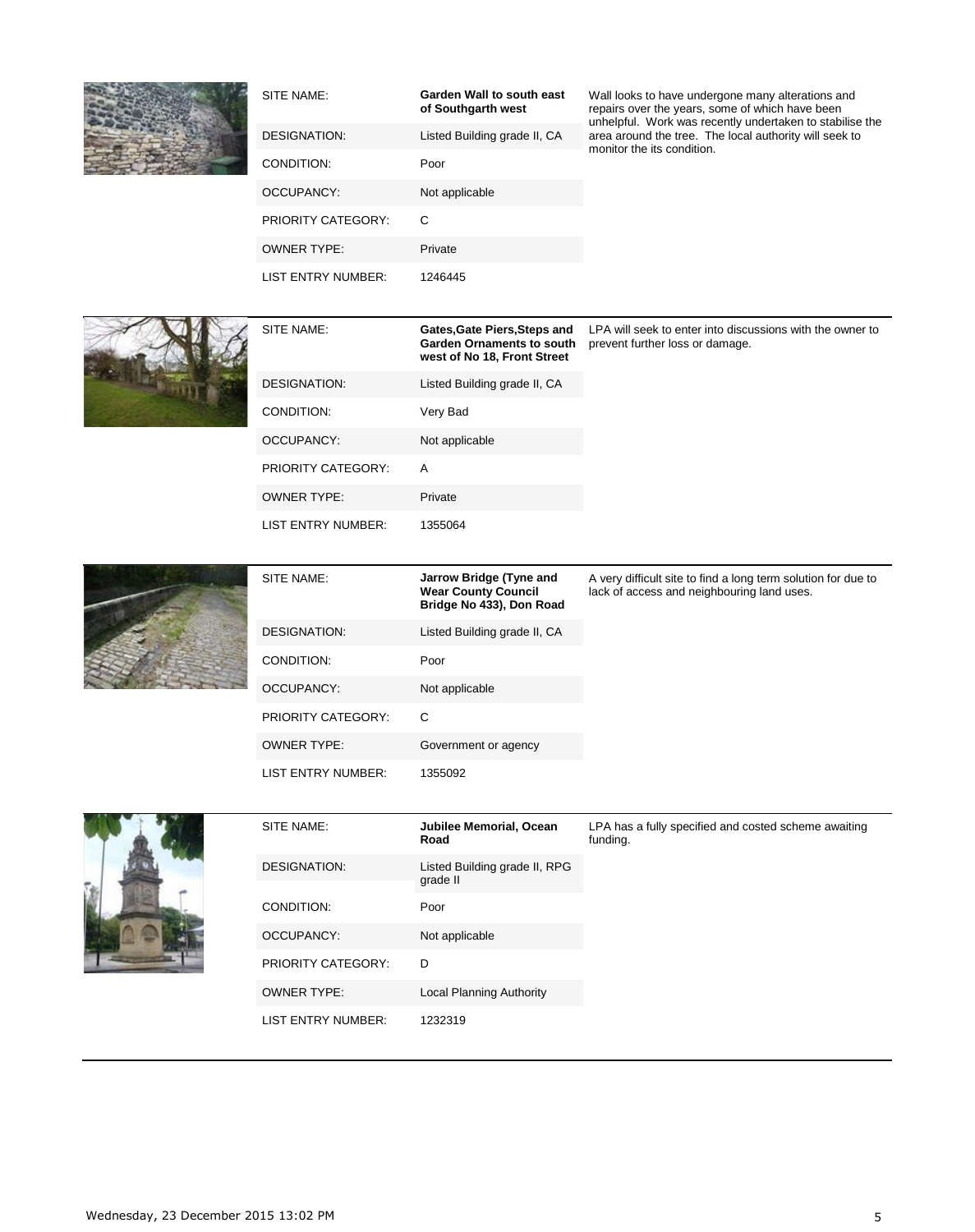

| SITE NAME:                | Seed House to south west<br>of No18, Front Street | LPA will seek to engage owner to prevent further<br>deterioration or total loss of this building. Finding a new<br>use for this structure will be difficult. |
|---------------------------|---------------------------------------------------|--------------------------------------------------------------------------------------------------------------------------------------------------------------|
| DESIGNATION:              | Listed Building grade II, CA                      |                                                                                                                                                              |
| CONDITION:                | Very Bad                                          |                                                                                                                                                              |
| OCCUPANCY:                | Not applicable                                    |                                                                                                                                                              |
| <b>PRIORITY CATEGORY:</b> | A                                                 |                                                                                                                                                              |
| <b>OWNER TYPE:</b>        | Private                                           |                                                                                                                                                              |

LIST ENTRY NUMBER: 1185529



| SITE NAME:                | Steps, Walls and Piers to<br>south of No55 (Hill House),<br><b>Front Street</b> | Lower stone wall at risk of further decay and possible<br>collapse. LPA will seek discussion with owners. |
|---------------------------|---------------------------------------------------------------------------------|-----------------------------------------------------------------------------------------------------------|
| DESIGNATION:              | Listed Building grade II, CA                                                    |                                                                                                           |
| CONDITION:                | Poor                                                                            |                                                                                                           |
| OCCUPANCY:                | Not applicable                                                                  |                                                                                                           |
| <b>PRIORITY CATEGORY:</b> | C                                                                               |                                                                                                           |
| <b>OWNER TYPE:</b>        | Private                                                                         |                                                                                                           |
| LIST ENTRY NUMBER:        | 1299620                                                                         |                                                                                                           |



| SITE NAME:                | Sundial to south west of<br><b>Church of St Hilda, Market</b><br><b>Place</b> | LPA currently pursuing funding for environmental<br>improvements in the Church Yard and sundial. |
|---------------------------|-------------------------------------------------------------------------------|--------------------------------------------------------------------------------------------------|
| <b>DESIGNATION:</b>       | Listed Building grade II                                                      |                                                                                                  |
| CONDITION:                | Poor                                                                          |                                                                                                  |
| OCCUPANCY:                | Not applicable                                                                |                                                                                                  |
| <b>PRIORITY CATEGORY:</b> | C                                                                             |                                                                                                  |
| <b>OWNER TYPE:</b>        | <b>Local Planning Authority</b>                                               |                                                                                                  |
| LIST ENTRY NUMBER:        | 1232157                                                                       |                                                                                                  |



| SITE NAME:                | Tomb 22 metres south of<br>the south Porch of the<br><b>Church of Saint Nicholas,</b><br><b>Rectory Bank</b> | Vegetation issue needs to be addressed as a matter of<br>urgency. No solution yet in place for repairs to the tomb. |
|---------------------------|--------------------------------------------------------------------------------------------------------------|---------------------------------------------------------------------------------------------------------------------|
| DESIGNATION:              | Listed Building grade II, CA                                                                                 |                                                                                                                     |
| CONDITION:                | Poor                                                                                                         |                                                                                                                     |
| OCCUPANCY:                | Not applicable                                                                                               |                                                                                                                     |
| <b>PRIORITY CATEGORY:</b> | C                                                                                                            |                                                                                                                     |
| OWNER TYPE:               | Local Planning Authority                                                                                     |                                                                                                                     |
| LIST ENTRY NUMBER:        | 1185751                                                                                                      |                                                                                                                     |